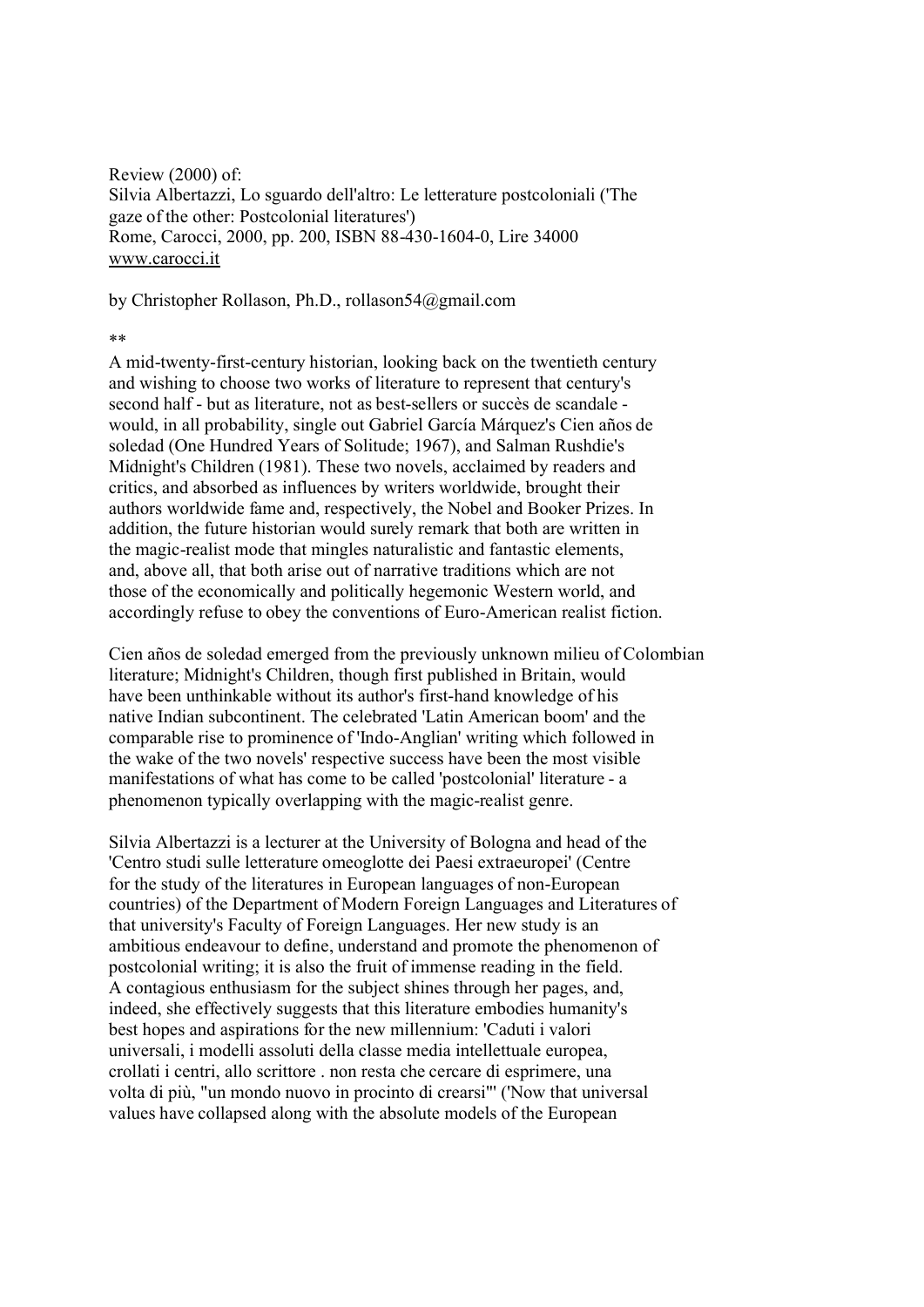intellectual middle class, now that the centres have failed to hold, the writer's task . can only be to attempt to express, once more, "a new world about to be born"'; p. 168: the embedded quotation is from Carlos Fuentes).

The attraction of postcolonial/magic-realist writing is undeniable: it offers the possibility of superseding many of the sterile oppositions that continue to plague metropolitan thinking on culture - of transcending the polarities of traditional/avant-garde, written/oral, high culture/low culture, even East/West and North/South. The fictions of García Márquez, Julio Cortázar, Rushdie, Vikram Chandra or Anita Desai combine a highly readable narrative impetus with the experimental fusion of genres and registers; they are written texts which draw on the riches of oral storytelling traditions; they import elements from mass-cultural forms such as cinema or popular song; they couple intense local awareness with a wider global consciousness. On a theoretical level, magic realism can even be seen as offering a posthumous solution to the endless 'realism vs. modernism'/'Lukács vs. Brecht' controversies that bedevilled western Marxism in its latter years.

The discussion of so wide-ranging and diffuse a body of writing, however, inevitably poses a number of theoretical and practical problems, with which Albertazzi's study valiantly grapples. These problems relate, in particular, to the wider areas of geopolitics, language, genre and canon.

The geopolitical question is far from innocent. One may start by asking whether the term 'third world' is of any great use today: this term, coined for a two-superpower world that no longer exists, now raises the problem of where, if anywhere, the 'second world' lies; it also obscures such incontestable phenomena within the old 'developing world' as 'new industrial countries', uneven development or IT lift-off in countries such as India. Albertazzi, while invoking 'il Terzo Mondo' on occasion, in practice wisely prefers 'postcolonial' as her key defining term. Indeed, she does not confine the 'postcolonial' space to the developing countries, choosing, rather, to include Canadian and Australian writers (Leonard Cohen, Margaret Atwood, Peter Carey) within its purview - drawing a distinction between 'colonie d'insediamento' (settler colonies) and 'colonie d'invasione' (invader colonies; p. 59), but including the literatures of both within the postcolonial orbit. This might appear controversial: diehard third-worldists could object on the grounds that Canada and Australia are developed, first-world countries. It can, however, be counter-argued that the literatures of the white settler colonies have traditionally been overshadowed by the 'major' literatures of Britain and the US (and, for Quebec, France); and, in the Canadian case, that today NAFTA threatens a de facto economic and cultural colonisation by the US.

 $\mathcal{L}$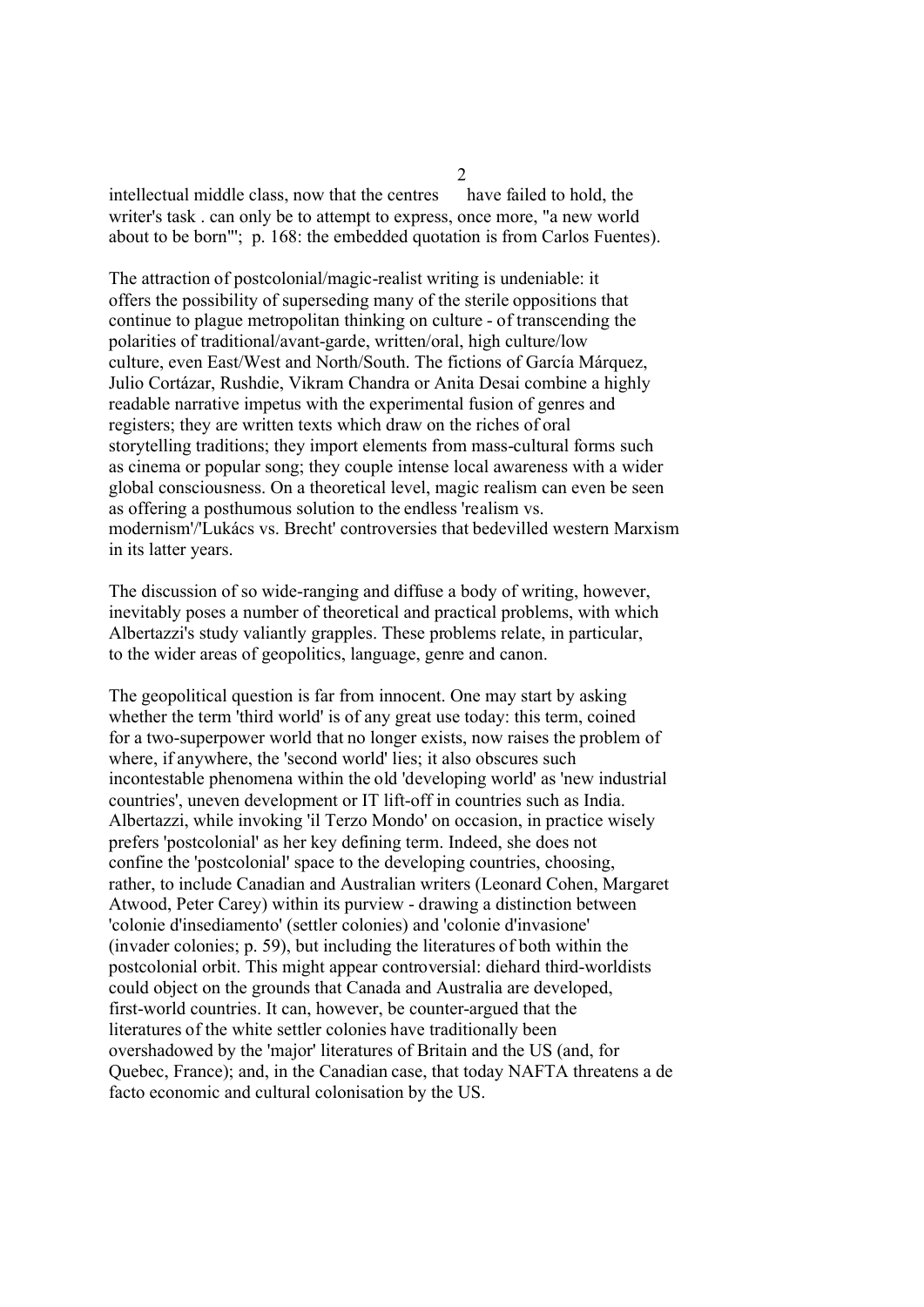Effectively, then, Albertazzi defines postcolonial writing as comprising all texts in European languages (generally English, French, Spanish or Portuguese) that do not originate in Europe or the United States. This does, however, leave a question-mark hanging over the exact definition of centre-versus-periphery. Where, for instance, should one place a novel like Mircea Eliade's Maitreyi (1933), the ironic narrative of a failed 'East-West' amour in Calcutta, written in Romanian and, therefore, a case of the 'Orient' viewed through a peripheral, rather than a hegemonic, European prism? The case of another 'minor' European literature, that of Portugal, is also problematic. Albertazzi discusses José Saramago's A Jangada de Pedra (The Stone Raft; 1986) as an instance of European writing influenced or contaminated by postcolonial magic realism (pp. 165-166); however, other works of Portugal's Nobel laureate, notably the superb Memorial do Convento (Baltasar and Blimunda; 1982), can actually be taken as consummate instances of magic realism rivalling García Márquez - whose own Del amor y otros demonios (Of Love and Other Demons; 1994), seems, indeed, to bear the marks of Memorial do Convento, as both focus on the Inquisition and the resistance of a magically gifted woman. Portugal was of course itself a colonial power for 400 years, but, conversely, its history in the twentieth century was scarred by phenomena - dictatorship, isolation, mass illiteracy - that parallel the experience of many Latin American countries. Saramago's writings and his non-literary campaigns, too, powerfully exhibit those characteristics of solidarity and commitment that Albertazzi sees as typifying postcolonial writers. A term such as 'peripheral literatures' could, perhaps, be proposed as a possible alternative to the lexicon of postcolonialism.

Another factor in the definition of the postcolonial is language. This, too, is controversial. The writers discussed by Albertazzi almost invariably write in European, not local languages. There are good practical reasons for this - the need or desire for a wider audience, the lingua franca role of English or French as a mediator between a multitude of competing (and often mutually incomprehensible) autochthonous tongues. Some, however, continue to object to the 'imperialist' use of alien languages: Albertazzi cites the arguments of Kenya's Ngugi wa Thiong'o, a noted champion of the view that African writers should publish in African languages (p. 108). Rabindranath Tagore, still India's only Nobel-winning writer, wrote - friend of Yeats though he was - in Bengali, not English, and today Amitav Ghosh, who has thus far published in English, is on record as saying he will eventually shift to writing directly in, again, Bengali. Against the hardline position, however, it may be contended - and this is the line pursued by Albertazzi that the postcolonial writer who creates in a European language typically modifies the nature of that language: 'Nelle mani dell'autore postcoloniale la lingua del dominatore acquista una vitalità che spesso è assente dall'uso europeo' ('In the hands of the postcolonial writer the language of the

3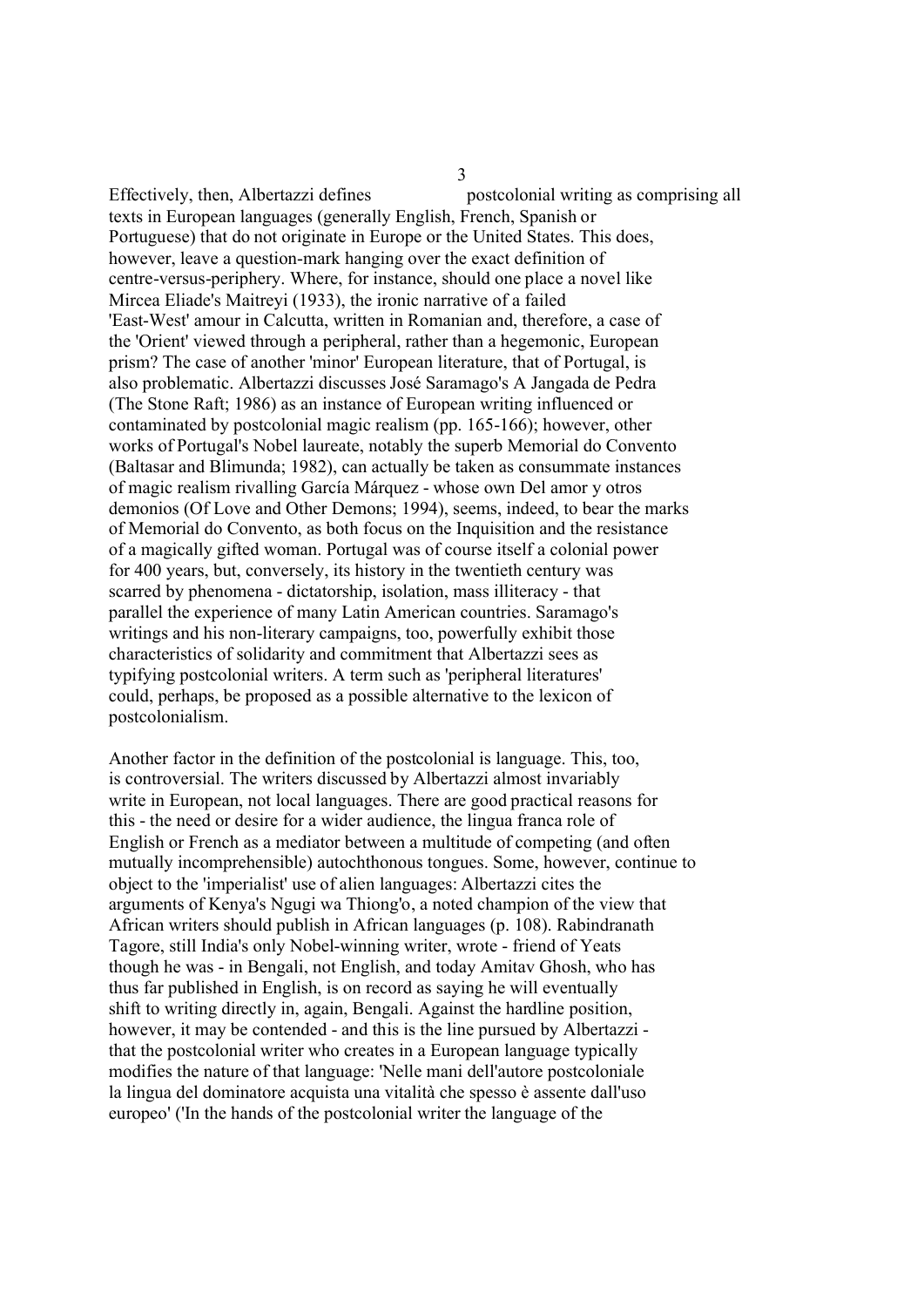dominator takes on a vitality that is often absent from European usage'; p. 107). As she rightly stresses, in postcolonial hands the metropolitan language is refashioned, enriched with localisms but also expanded by the resurrection of terms and constructions considered archaic or precious in Europe. In particular, such reinvigoration of English by its second-language practitioners stands in stark contrast to what Albertazzi denounces as 'l'esperantizzazione dell'inglese' ('the reduction of English to Esperanto status'; p. 106), at the hands of both native and non-native speakers.

On the matter of genre, Albertazzi wishes to distinguish postcolonial/magic-realist fiction from both realism and postmodernism. She makes repeated reference to something called 'Western realism' or 'bourgeois realism' ('la tradizione borghese europea' - 'the European bourgeois tradition'; p. 33), from which postcolonial texts diverge by their open and unashamed use of the fantastic, the allegorical and the miraculous, their recourse to pastiche and intertextuality, and their hybridation of narrative registers - a case in point being Ghosh's The Calcutta Chromosome (1996), which mingles conventional realism with historical fiction, science fiction, mystery fiction and ghost story. It is actually dubious whether 'Western realism' exists as a unproblematic, homogeneous genre: the text usually considered the first European novel, Don Quixote, is highly and self-consciously parodic and metafictional, while the works of Scott, Dickens and Balzac all contain marked non-realist elements. Nonetheless, Western realist novels most certainly do exist aplenty, and it is crystal-clear that a novel like Ghosh's is not telling the same kind of story as Le Rouge et le Noir, Middlemarch or The Great Gatsby. Albertazzi further insists (pp. 151-159) on distinguishing between postcolonial and postmodernist, arguing forcibly that while European and US postmodernist fictions (Umberto Eco, John Barth) share certain characteristics (self-reflectiveness, pastiche) with a Chandra or a García Márquez, what is absent from the Euro-American texts is the element of dialogue with oral and popular traditions. Certainly, if Barth's The Sot-Weed Factor (1960) and Chandra's Red Earth and Pouring Rain (1995) both rewrite and relativise history through self-reflective fiction, the linear, rationalist course of Barth's narrative implies completely different thought-processes from the intricate spirals of Chandra's story-telling, with its entwining, circular and Chinese-box elements rooted in the Indian epic tradition.

Definition inevitably shades into evaluation, and the very success of numerous postcolonial writers raises the question of their possible insertion into a canon. The notion of canon is today impugned by the extreme relativists who reject all aesthetic evaluation, while metropolitan feminist and minority critics question the validity of the traditional Western canon. Albertazzi crosses swords with that canon's most eloquent defender, Harold Bloom, considering his defence of the traditional standpoint (The Western

4